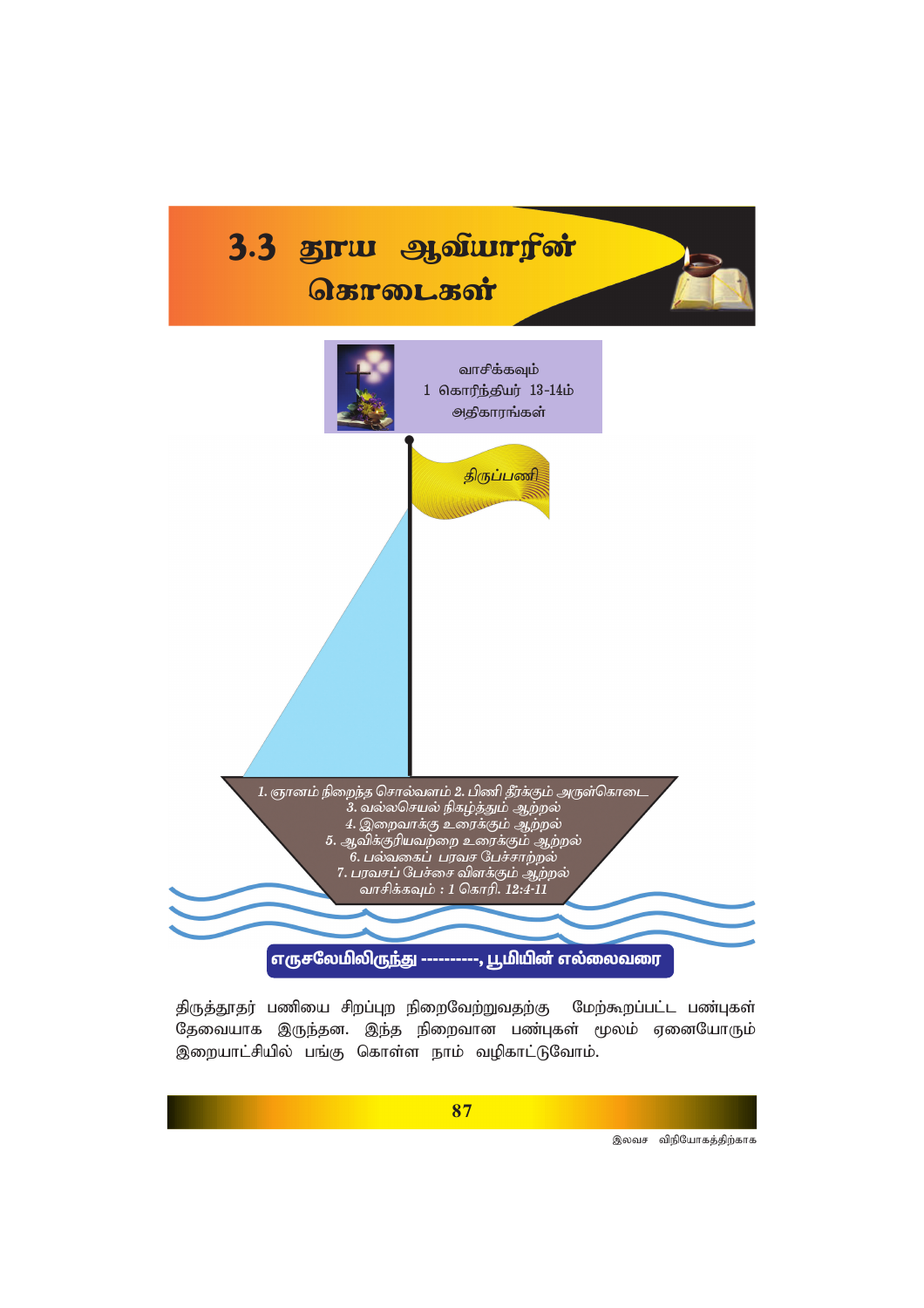பழைய ஏற்பாடு முழுவதும் இறைவனின் ஆட்சியைப்பற்றி கூறப்பட்டுள்ளது. அவருடைய ஆளுகைக்கு முழுவதுமாய் அடிபணிய வேண்டும் என்பது கடவுளின் எதிர்பார்ப்பு எனத் திருமறையில் காணக்கூடியதாக உள்ளது. இறைவன் ஆதிப்பிதாக்கள், இறைவாக்கினர், அரசர் ஆகியோரின் வாழ்வை தமது ஆவியின் மூலமாக வழிநடத்தினார்.

இறைவன் உலகைப் படைத்து அனைத்தையும் ஆட்சி செய்யவும், பாதுகாக்கவும் விரும்பி அப்பொறுப்பை மனிதரிடம் கொடுத்தார். மனிதர் ஆட்சியில் நீதி, நேர்மை, சமத்துவம் ஆகியவற்றை கடவுள் எதிர்ப்பார்த்தார். ஆனால் ஆதாம், ஏவாள் இவைகளைச் சீரழித்து விட்டனர். இறைவனின் ஆட்சிக்குட்பட்ட முக்கிய நிகழ்வாக ஆண்டவர் இயேசு கிறிஸ்து உலகிற்கு வந்தார். அது முதல் இறைவனின் ஆளுகை அவர் பொறுப்பில் இருந்தது. அவரை மக்கள் புரிந்து கொள்ளவில்லை. மக்களை நல்வழிப்படுத்தி அவர்களை இறையாளுகைக்கு உட்படுத்தும் பணியில் தம்மையே தத்தம் செய்தார்.

## இறையரசுக்கு உரியவர்களிடம் காணப்பட வேண்டிய தன்மைகள்

- அன்பு
- கீழ்ப்படிவு
- உண்மை
- மனித மாண்பு
- நீகி
- தூய்மை
- சமத்துவம்

| இறையரசு<br>ஆளுகையின்<br>காலம்        | இறையரசை நிறுவுவதற்கு<br>செயற்பட்டவர்கள்                                                                                                              | நடந்த நிகழ்வு                                                                                               |
|--------------------------------------|------------------------------------------------------------------------------------------------------------------------------------------------------|-------------------------------------------------------------------------------------------------------------|
| பழைய ஏற்பாடு                         | இறைவாக்கினர்கள்<br>தலைவர்கள்<br>அரசர்கள்                                                                                                             | இறைவாக்கு வெளிப்படுத்<br>தப்பட்டது.<br>நீதிச் சட்டங்கள் கொடுக்<br>கப்பட்டன.                                 |
| புதிய<br>ஏற்பாடு                     | இயேசுகிறிஸ்து                                                                                                                                        | மனந்திரும்பல் மூலம் மீட்பு,<br>விடுதலை வாழ்வு,<br>சமுதாய ஏற்றத்தாழ்வு<br>நீக்கல், இணைந்து வாழ<br>முன்வருதல் |
| அண்மைக்கால <br>கிறிஸ்தவ<br>தலைவர்கள் | அருள்திரு. மைக்கல் ரொட்ரிகோ<br>பேராயர் லக்ஷ்மன் விக்ரமசிங்க<br>அருள்திரு. மார்சலின் ஜெயக்கொடி<br>அருள்திரு. சோமா பெரேரா<br>அருள்திரு. டீ.டி. நயில்ஸ் | மக்கள் இறையரசின்<br>வழி நடக்க உதவுதல்                                                                       |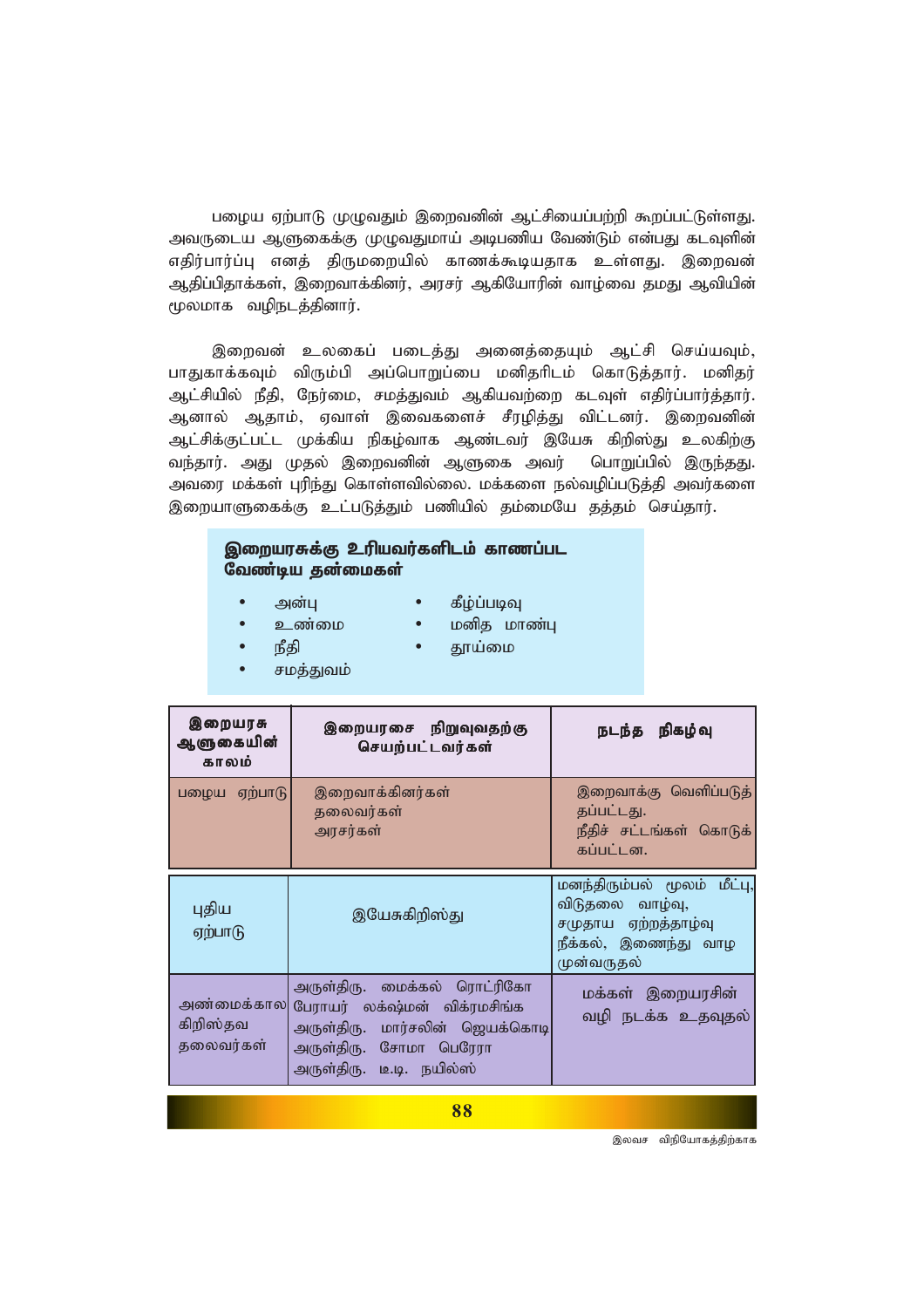இயேசுகிறிஸ்துவின் போதனை மற்றும் அவரின் முன்மாதிரியே நாம் பெற்றிருக்கும் மிகப் பெரும் கொடையாகும். அவரைப் பின்பற்றி வாழ்வதே மிகச் சிறந்த வழியாகும். நேர்மையற்ற சமத்துவமற்ற அமைப்புகளுக்கு எதிராக நாம் செயல்பட வேண்டியுள்ளது. அதற்காகவே தூயஆவியானரைப் பெற்றுக் கொண்டிருக்கின்றோம்.

#### நாம் கைக்கொள்ள வேண்டிய வாம்வ முறை

நாம் போட்டி மிகுந்ததோர் உலகில் சிக்கியுள்ளோம். மனிதநேயம் குறைந்து கொண்டு வருகிறது. எனவே உலகின் அமைப்புகளான சமூகம், திருச்சபைகள், பாடசாலைகள், வகுப்புகள், வீடுகள் ஆகியவற்றில் மனிதநேயப் பண்புகளை வளர்க்க வேண்டிய தேவை உள்ளது. பணம், பொருள், ஆடம்பரம் ஆகியன இறையரசிலிருந்து நம்மை விலக்கி வைத்துள்ளன. அவரின் பாடுகள் மற்றும் அவரது சிலுவை மரணம் அவரது மாசற்ற வாழ்வையும் மிகவுயர்ந்த ஒப்படைப்பையும், இறை உணர்வையும் நமக்கு தெளிவாய் எடுத்தியம்புகிறது.

#### இறையரசிற்கு எதிரானவை

கடவுளின் விருப்பம் மற்றும் இறையரசின் வளர்ச்சிக்குப் பாதகமாகவும் எதிராகவும் உள்ள செயல்கள்.

- சமூக ஊழல்களில் ஈடுபடுதல்
- மனிக நேயம் இல்லாமை
- இருளை விரும்பும் சமூக வாழ்வு
- சமூக வன்முறைகள்
- தவறான பயன்பாடு (துஷ்பிரயோகம்)
- சாதி, சமய வேறுபாடுகள்
- போதைப் பொருள் பாவனை
- ஆள் கடத்தல்
- கப்பம் கோருதல்

இறையரசின் வளர்ச்சிக்குத் தடையாக உள்ள பொருள் மற்றும் பிற இச்சைகள் அவரது விருப்பத்திற்கு எதிரானவையாகும். தூய ஆவியார் நம்மில் இருந்தால் உலக ஆசை, ஆடம்பரங்களில் ஈடுபடமாட்டோம். முதன்முதலாக சீடர்கள் இவைகளை வெறுத்து ஒதுக்க வழிடத்தியவர் தூய ஆவியாராவார்.

கிருச்சபைகளில் ஒவ்வொரு கால இடைவெளிகளிலும் சில மாற்றங்கள் நடைபெற்றன. தூய ஆவியாரால் வழிநடத்தப்பட்ட திருச்சபையில் காலத்துக் காலம் நல்ல தலைவர்கள் தோன்றி திருச்சபையை வழிநடத்தினர்.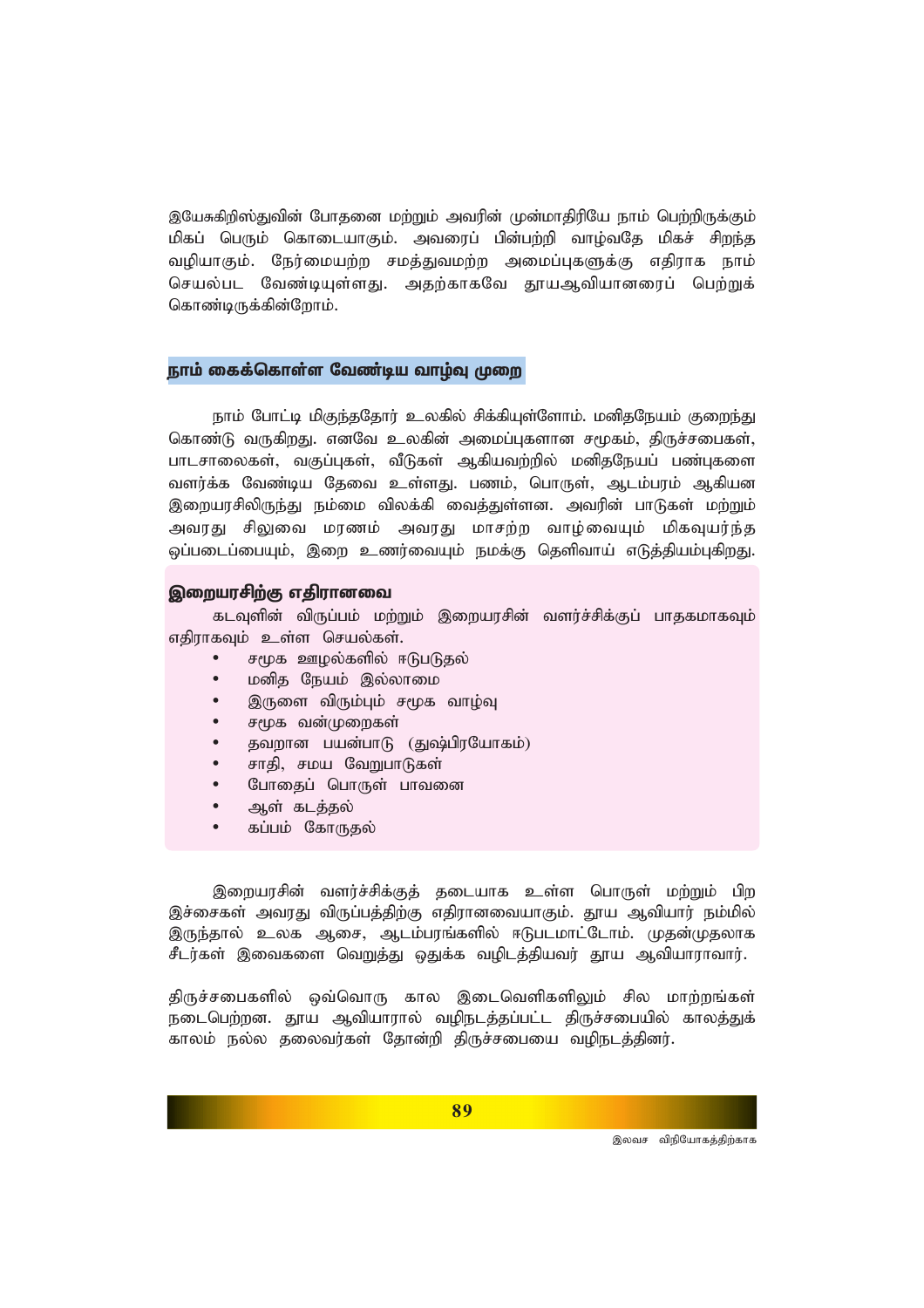உலகத் திருச்சபைகளிலிருந்து பின்வருவோரை உதாரணமாக குறிப்பிடலாம்.

- Ø *Gdpj mrPrpapd; gpuhd;rp];*
- $\triangleright$   $\complement$ பராயர் டெஸ்மன் டூட்டு
- Ø *mUs;jpU khu;l;bd; Y}ju; fpq;*

பாடசாலை மாணவர்களாகிய உங்களுக்கும் இவ்வாறான வாழ்வு வாழும் வாய்ப்புக் கிட்டலாம்.

உங்கள் திருச்சபை வாழ்க்கையில் மாற்றங்கள் ஏற்படுத்த முன்வாருங்கள்.

### செயல்பாடு

<mark>உங்களின் புத்தகத்தில் இவ்வட்டவணையைப் பிரதி செய்து நிறைவு செய்யுங்கள்</mark>

<mark>உங்களிடையே தூய ஆவியாரின் கொடைகளை அறிந்து அவற்றை</mark> **உபயோகிக்கும் வழிமுறைகளை அட்டவணைப்படுத்துங்கள்.** 

| தூயாவியின்<br>கொடைகள் | வீட்டில் | வகுப்பில் | திருச்சபையில்   சமுதாயத்தில் |  |
|-----------------------|----------|-----------|------------------------------|--|
|                       |          |           |                              |  |



மனனம் செய்யவும் 1 கொரிந்தியர் 13:13

1 கொரி 14 அதிகாரத்தை வாசித்து தூய ஆவியாரின் கொடைகளை எவ்விதம் ஒழுங்குபடுத்துவது என விளக்கவும்.

எழைகளுக்கு நற்செய்தி சிறைப்பட்டோருக்கு விடுதலை பார்வையற்றோருக்குப் பார்வை ஒடுக்கப்பட்டோருக்கு விடுதலை

இவற்றுக்காக கடவுள் என்னை *(இயேசுவை)* அனுப்பினார் லாக்கா 4 : 18

ஆண்டவர் அருள் தரும் ஆண்டினை அறிவித்தல்

**90**